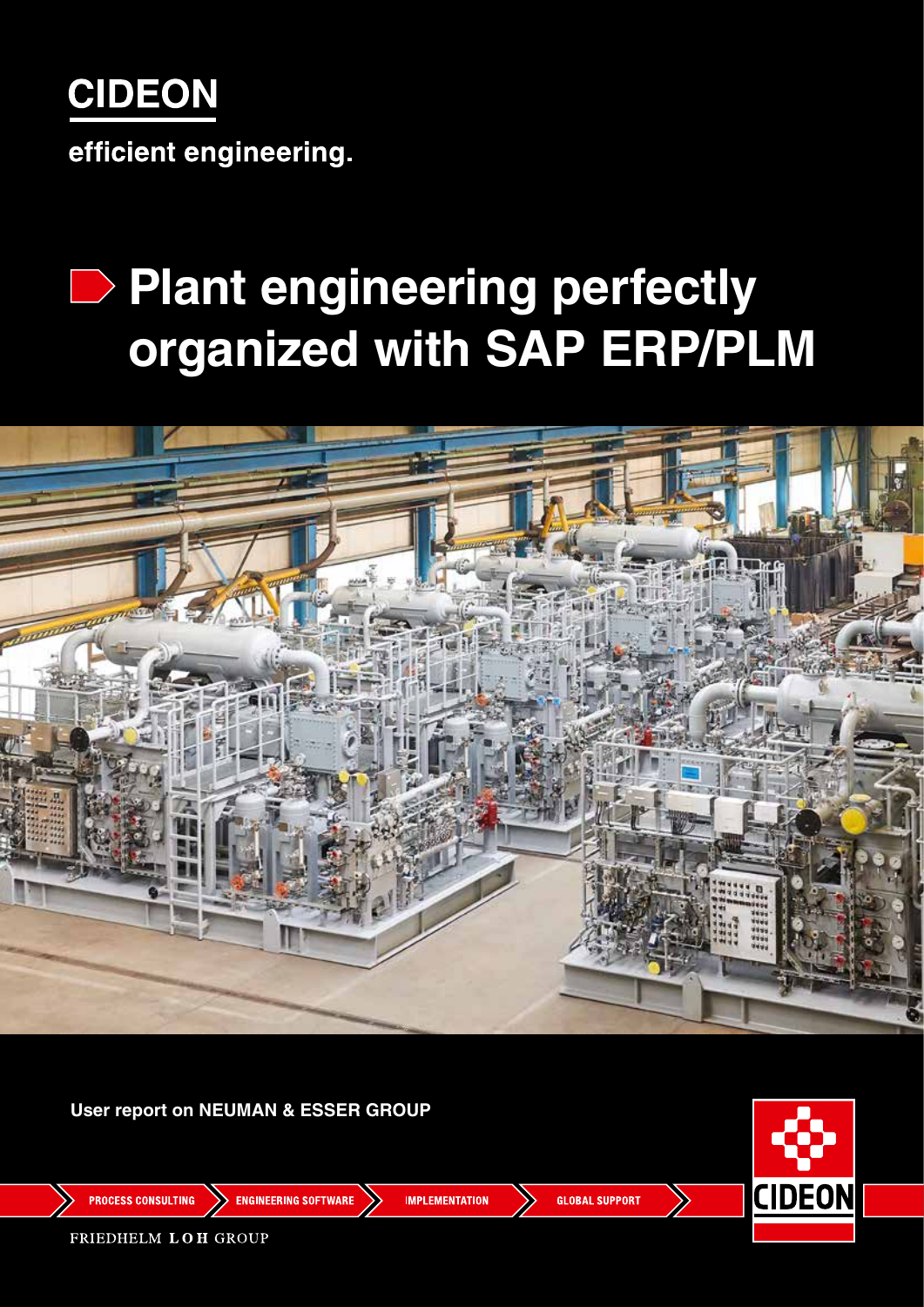## **Integrated SAP ERP/PLM system for shorter processing times in plant engineering**



### **NEUMAN & ESSER GROUP (NEA)**

NEUMAN & ESSER GROUP (NEA) is a technologically leading manufacturer of piston compressors, grinding and classifying systems as well as complete systems for the compression of air and technical gases. NEA products are used in a variety of applications in the oil and gas sector, the chemical and petrochemical industry, the food industry and in the renewable en- ergy sector. The family-run business, founded over 180 years ago and headquartered near Aachen, Germany, is a global player with 24 operating companies in ten countries around the world. NEA employs around 1,000 people worldwide, about a third of whom work in plant and systems engineering. A dedicated R&D department ensures products undergo continuous development and market needs are being met.

**The NEUMAN & ESSER GROUP (NEA) develops and produces piston compressors, grinding and classifying systems as well as complete plants for the compression of air and gases in industrial applications. The Group is overhauling its IT landscape to further expand its pioneering technological role. Using SAP ERP and SAP PLM means greater worldwide accessibility to plant-engineering expertise, accelerates order processing and simultaneously eliminates much of the risk of errors.**

Innovation has a very long tradition at NEA. The beginnings of the family-run company based near Aachen, Germany, date back more than 180 years to the time of the (first) industrial revolution. NEA is now a global group of companies with around 1,000 employees whose core expertise include the manufacturing of compressors for air and technical gases. NEA are able to produce innovative products in the shortest possible time due to their skilled employees and an innovation-friendly corporate culture. "We specialize in delivering exceptional applications so we need to keep one step ahead of the current state of technology," stresses Karl-Josef Kremers, head of plant engineering at NEA Germany.

NEA Compressor Technology (CT), which employs around 270 people in plant engineering, has six engineering locations in six countries worldwide. Their task is to plan and design the system technology around piston compressors, to procure accessories and to supply customers with turnkey systems for their processing needs. "Engineering is always carried out under the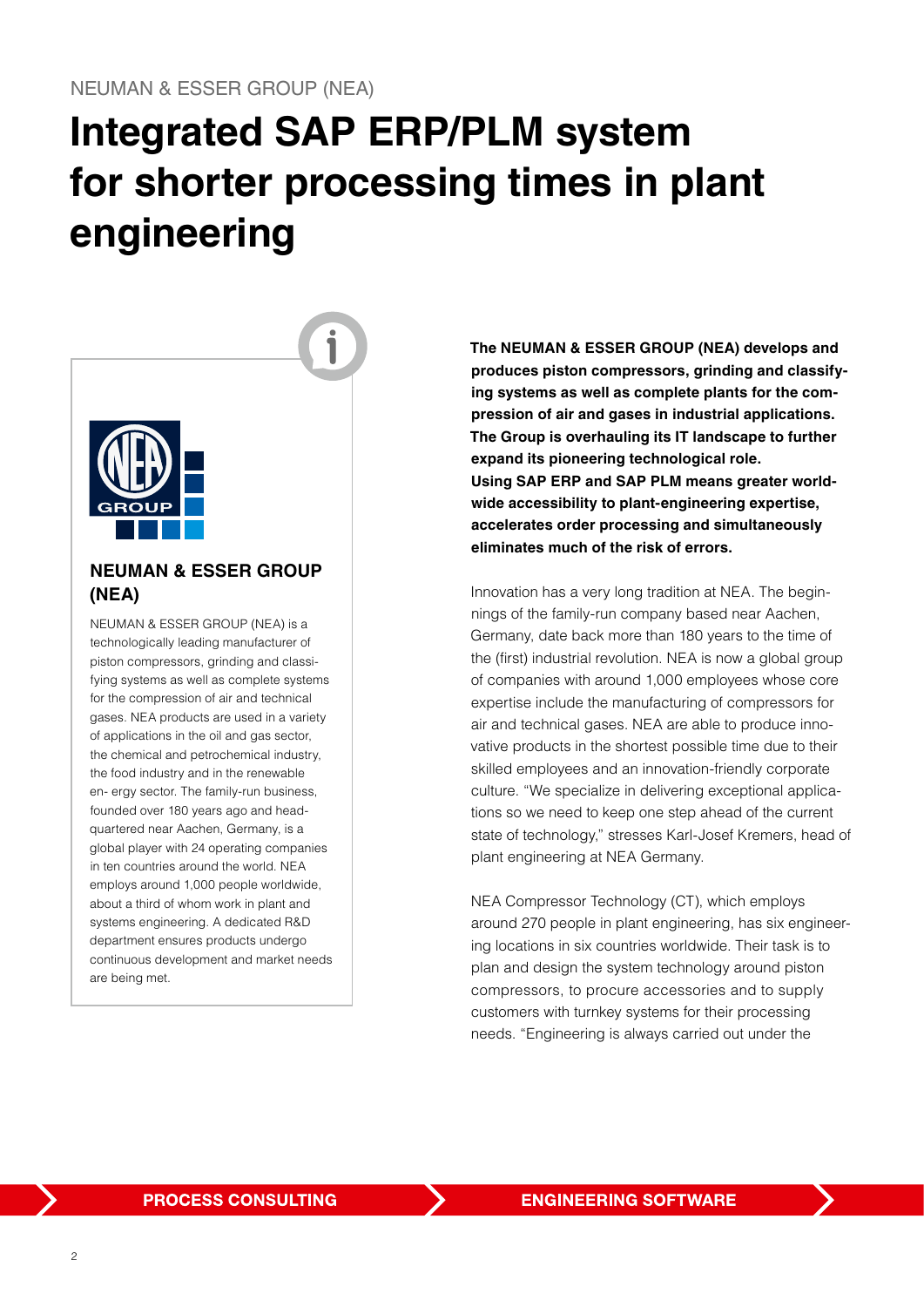## **NEUMAN & ESSER GROUP**

supervision of the local NEA company. This benefits our customers because purchased parts such as coolers, engines, filters, etc. comply with local standards and are known and available locally," says Kremers.

### **Standardizing the IT landscape**

Like other plant and system engineers, NEA faces the challenge of developing customized systems within short deadlines. Synergy effects are gained through a constant sharing of knowledge between the sites, so at NEA, the wheel requires inventing only once. NEA reduces engineering effort by partially standardizing specific product components and globally standardizing tools, methods and processes.

"Standardizing and networking the IT landscape is the key," stresses Kremers. "On the one hand, we want to share information and expertise at the sites independently of specific customer projects. On the other hand, we also want the experience and capabilities of the individual sites to be available for cross-location projects".

As part of standardizing the IT landscape, NEA replaced an older ERP system which, despite being state-of-theart, was no longer able to meet the growing demands of the corporate structure. SAP ERP was then implemented. With SAP software as a basis, the company also implemented, with support from CIDEON, the integrated SAP PLM solution which manages CAD data and documents throughout the process.

### **Added value for NEA**

**A reusability rate of up to 85%** through standardizing plant components and documentation

**Improved quality** through globally standardized plant documentation

**Reduction in error sources** thanks to IT networking and the dissemination of cross-location knowledge

**Shorter processing times** due to data being recorded once and made accessible to the entire NEA process chain

**More efficient order processing** via IT standardization and global data access

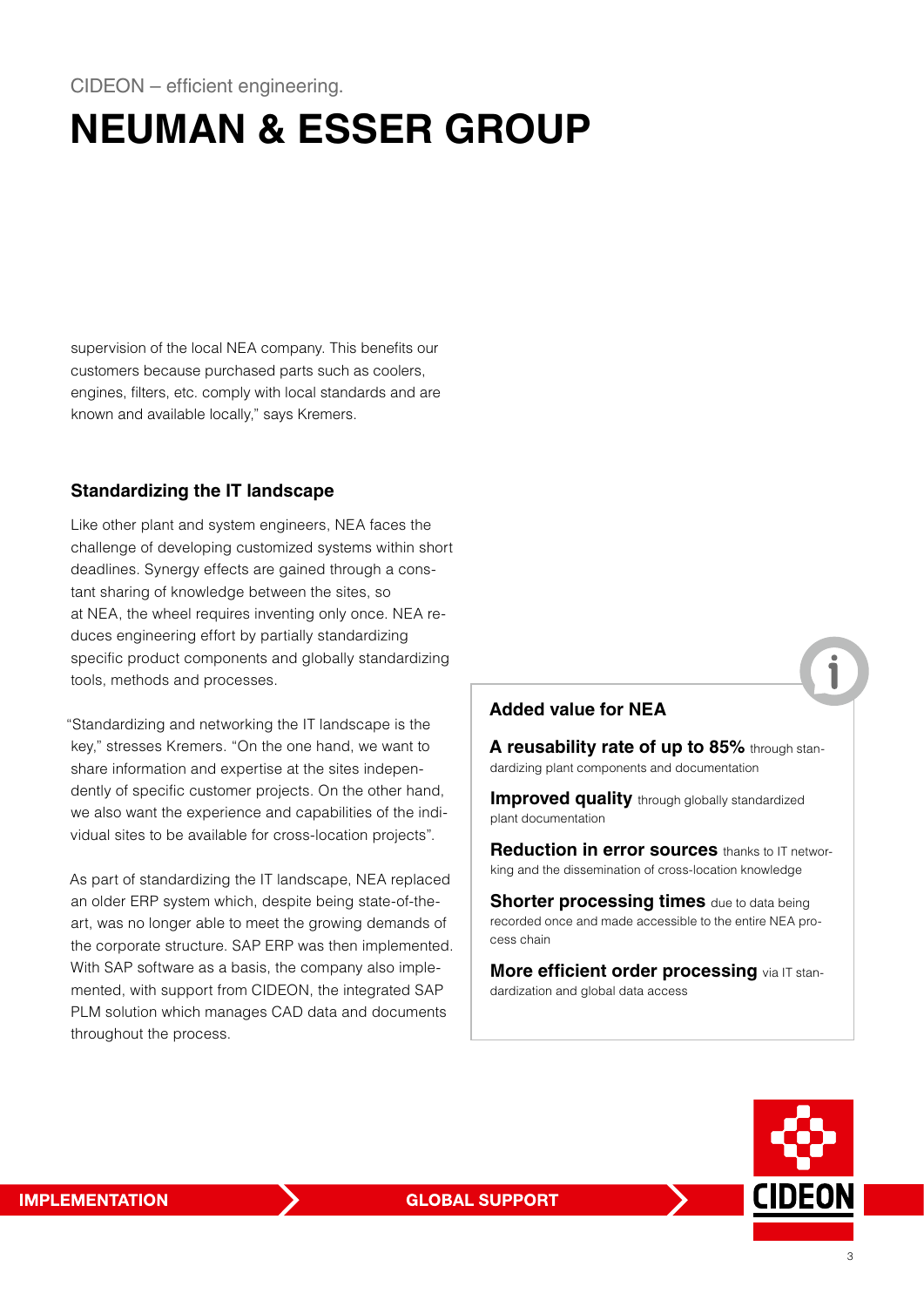

## **Thinking bigger: Implementing SAP ERP and SAP PLM together**

**Less effort** is required to implement an SAP ERP/PLM solution together compared to integrating stand-alone systems

**Better consistency** between technical and commercial processes





The aim of the integration is to interlink technical and logistical business processes more closely and shorten order processing times. The "single source of truth" approach also means the company will benefit from a higher reusability level of existing drawings and documents when planning and budgeting new projects.

In addition to replacing the ERP system, a new CAD software solution was sought for the worldwide engineering locations because the existing system's provider intended to discontinue support in Europe. After detailed evaluation of the plant engineering CAD systems available on the market, the Autodesk Plant Design Suite was chosen because it best met requirements. Mike Gorgas, project manager responsible for the introduction of SAP PLM said the key criteria were comprehensive 2D/3D functionality, the provider needed to be a global operator, the cost-benefit prognosis was good as well as integration options to the SAP world. "The specific benefits of integrating CAD and SAP only became apparent to us after implementing projects with CIDEON," adds Kremers.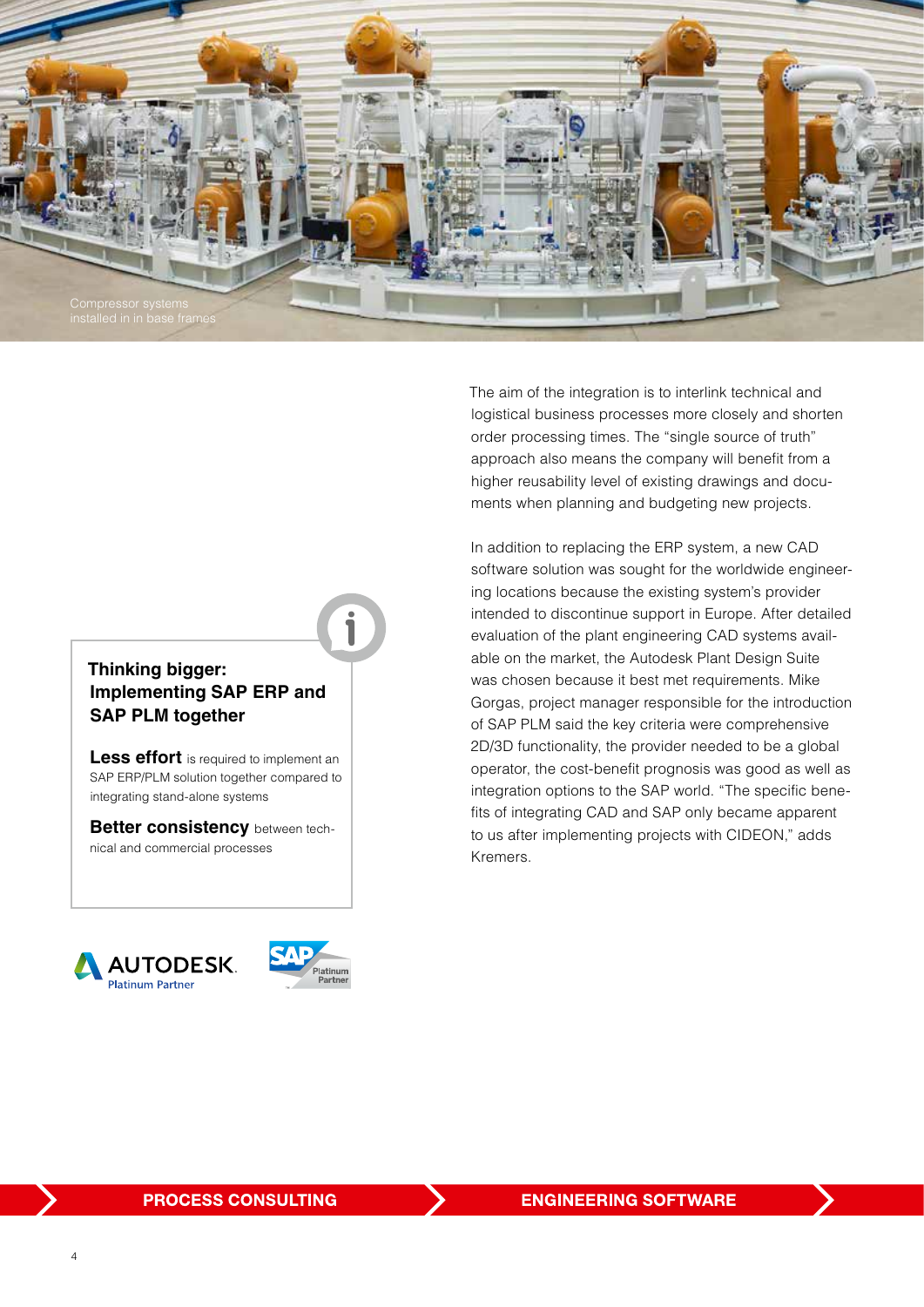## **NEUMAN & ESSER GROUP**

#### **All expertise from a single source**

In CIDEON, NEA found a single-source partner to provide everything to implement the new CAD system and its integration into SAP PLM. The software and consulting company was recommended not only because of its expertise as a specialized SAP PLM and Autodesk Platinum Partner, but also because of its many years of experience in plant engineering and its global presence, which would ensure worldwide support for NEA. "Another plus was CIDEON's ability to supply the Autodesk Plant Design interface to SAP PLM," says Gorgas. "This helped us enormously with this project because the process optimization specialists were very familiar with our needs and were able to pass these on to their colleagues in interface development."

Specialists from CIDEON advised NEA on how to reorganize and optimize their business processes. In a pilot project, they defined step by step how cross-departmental collaboration and the company-wide integration of subsidiaries was to function, and supported the project team in mapping collaboration processes in SAP PLM. CIDEON also integrated special converter technologies to enable NEA to give to customers, general contractors and operating companies, plant geometries in formats such as 3D PDF, STEP, RMV (Aveva) and Intergraph.

NEA now uses SAP PLM for CAD-data and document management in plant engineering at all its locations. Although the firms abroad are largely independent, Kremers assured us that acceptance of the worldwide rollout was not a problem: "We see ourselves as a group and we act as a group. Regular and unscheduled meetings and workshops take place throughout the year in which the need for such a system had been expressed as well as the impact it was to have on processing orders. It was therefore not a solitary decision-making process by the parent company, even though implementation was managed from Germany."

**Task:** Standardizing and unifying the IT landscape at NEA

**Approach:** Replacement of the existing ERP and CAD system and implementation of an integrated SAP ERP/PLM solution

**CIDEON solution:** CIDEON SAP PLM interface to Autodesk Plant Design Suite, integration of converters for the transfer of plant geometries in standard formats

**CIDEON Services:** Process consulting, implementation, customizing, extra programs, training, support

**Standardizing the IT landscape and worldwide data availability via a complete SAP ERP/PLM solution at NEUMAN & ESSER (NEA)**

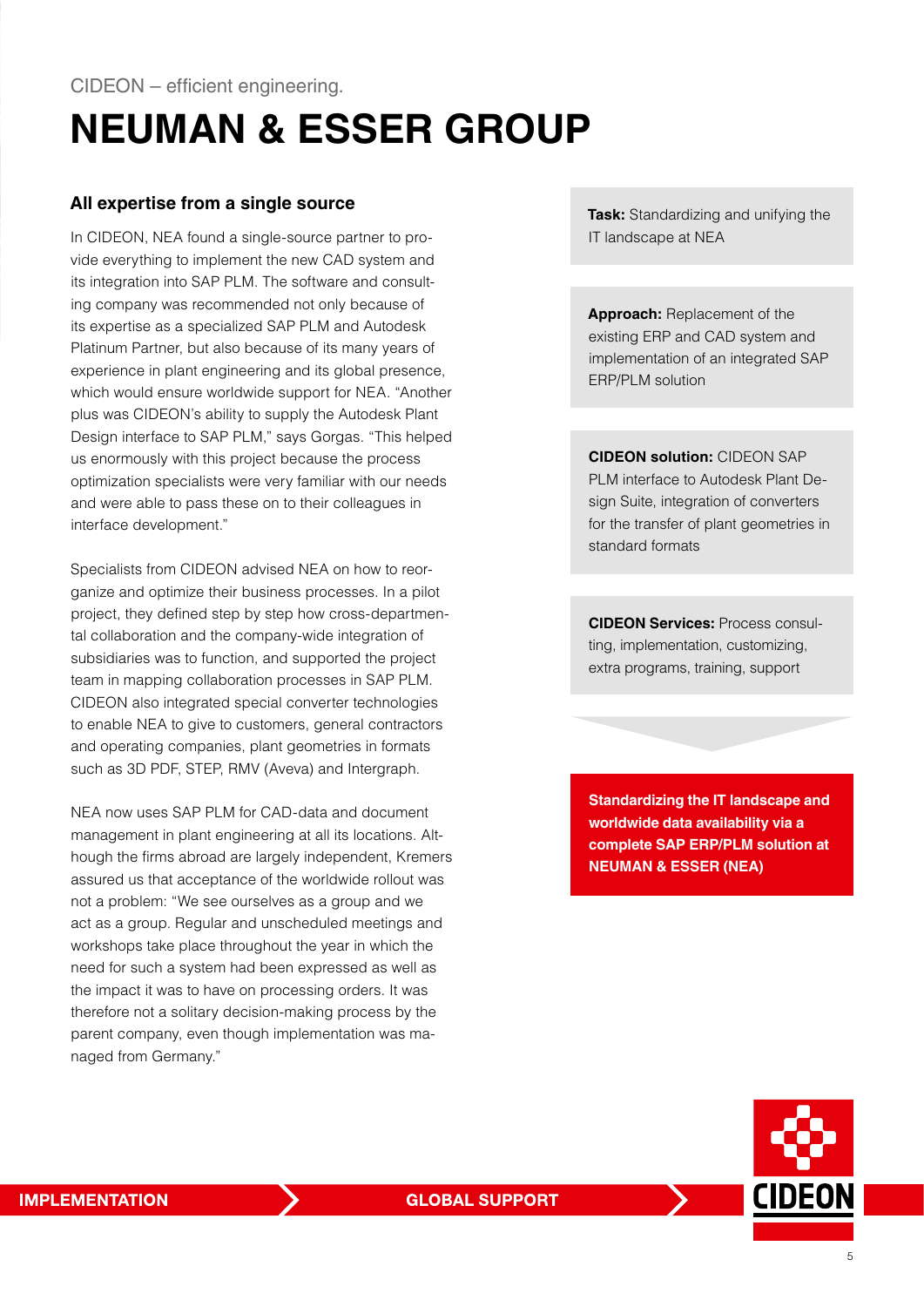### CIDEON – efficient engineering.

## **NEUMAN & ESSER GROUP**



Karl-Josef Kremers (right), head of plant engineering, and Mike Gorgas (left), project manager for SAP PLM implementation, NEA Germany

**"The specific benefits of integrating CAD and SAP only became apparent to us after implementing the projects with CIDEON."**

Karl-Josef Kremers, head of plant engineering, NEA Germany

**"Another plus was CIDEON's ability to supply the Autodesk Plant Design interface to SAP PLM."**

Mike Gorgas, project manager for SAP PLM implementation, NEA Germany

**"This helped us enormously with this project because the process optimization specialists were very familiar with our needs and were able to pass these on to their colleagues in interface development."** Mike Gorgas, project manager for SAP PLM implementation, NEA Germany

#### **Global rollout of SAP PLM**

Around 50 to 60 users worldwide are now using SAP PLM in conjunction with the Autodesk Plant Design Suite, but not yet as the final package. "The software is so powerful that the rollout needs to take place module by module. At the beginning of next year, the final module will be available at the locations abroad," says Gorgas. The users are predominantly, but not only, CAD designers. Personnel from other departments are gradually undergoing training to maintain their project-relevant information in SAP PLM instead of in separate MS products as was done previously.

"This is required to instantly enable ordering processes to be triggered in SAP or to create inquiry documents as soon as the ERP system is connected," says Gorgas. SAP PLM is not yet being used with the new ERP system everywhere in plant engineering. Rollout to the engineering locations abroad is scheduled to begin in the middle of next year. A model for integrating processes into logistics is currently being defined at NEA Germany. This model can then be implemented with minor adaptations at the other engineering locations. "Implementing the integrated SAP ERP/PLM solution together requires less effort than integrating stand-alone systems, and it guarantees considerably better consistency between technical and commercial processes," assures Jan Coppel, project manager at CIDEON.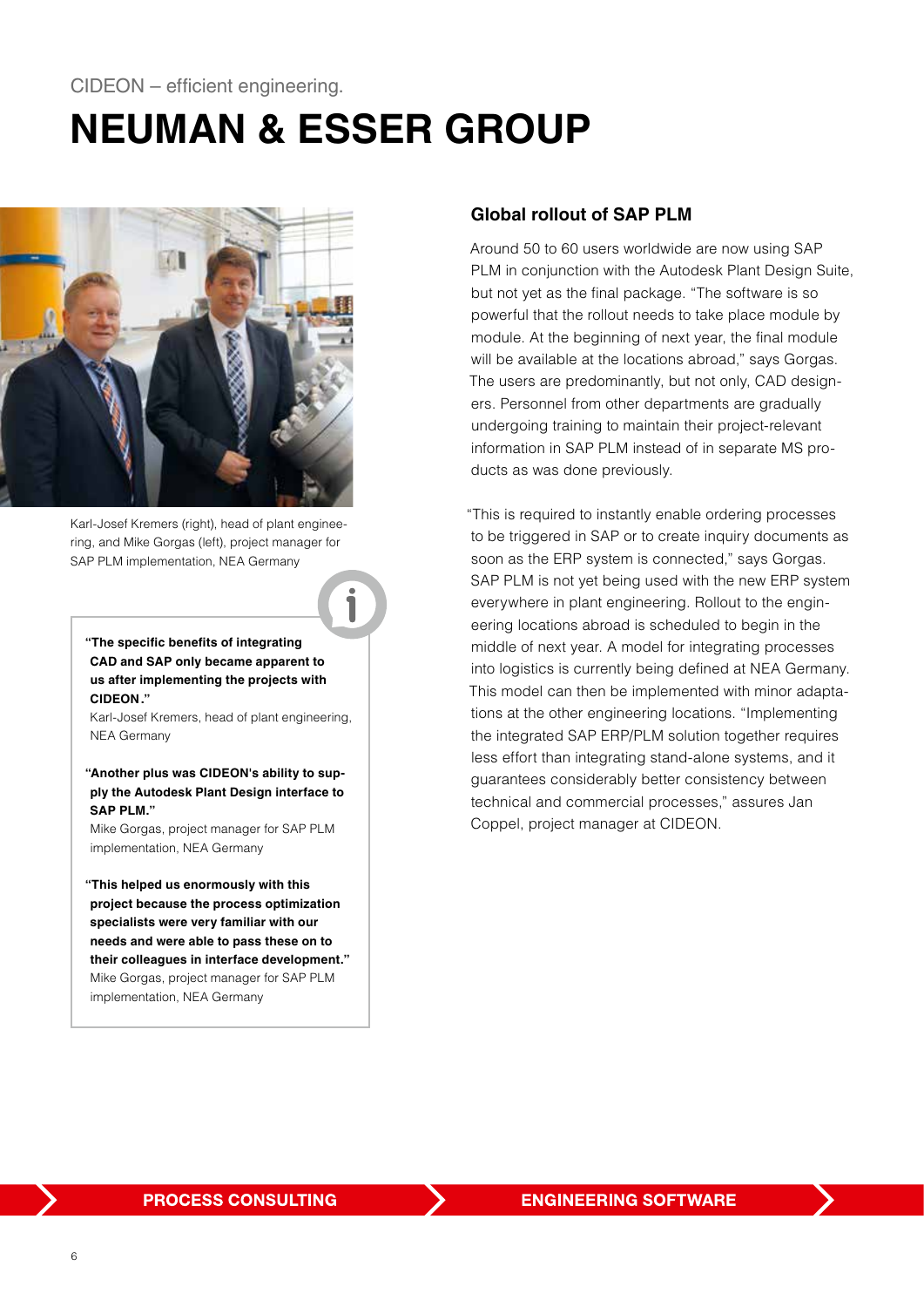## **NEUMAN & ESSER GROUP**

At the current stage of development, the benefits of an integrated ERP/PLM process chain for processing orders are already apparent. Kremers is confident that data consistency will also have a positive effect on processing times: "Information about a component or assembly has until now been input multiple times in many process steps, at the drawing, inquiry, ordering and logistics stages through to documentation. This has not only been timeconsuming, but also error-prone. The new system design means we input the information once and are then able to utilize it across the entire process chain. Its effects on improved quality and time savings are of a magnitude we had not envisaged."

### **About CIDEON**

CIDEON Software & Services GmbH & Co. KG is a software and solution provider specializing in engineering processes and all-round SAP PLM user support in conjunction with CAD solutions. For 25 years we have been providing solutions for lean product development processes and developing SAP PLM direct integration for market-leading CAD/CAE systems. Our many years of process and consulting know-how form the basis for practice-proven SAP PLM complete solutions that generate greater productivity and efficiency in the product development processes of customers.

### **Standardized documentation worldwide**

Better options for standardization, both in terms of plant components and documentation, are now evident: "Specific priorities have been set in the individual NEA firms. If, for example, Brazil or India creates and releases a new component, then it is in the system and can



Defining a complete system from the 3D software

be accessed instantly by every employee in the NEA Group", says Gorgas. P&ID flowchart standardization using corresponding models is relatively well advanced. This enables, for example, 85% of a secondary system's design to be reused. This not only shortens processing times but also ensures globally standard, state-of-the-art plant documentation.

#### **Next Steps**

Preparing and providing manuals, certificates and other documents is still being done manually. NEA expects considerable rationalization here from integrating an output management system into the SAP environment. CIDEON has already proposed an appropriate solution, which will be tested next year as part of an evaluation. "Our vision is being implemented gradually according to the available resources, ensuring that it is a vision with a solid basis. In every phase of implementation, it is ultimately the production process that has priority," concludes Gorgas.